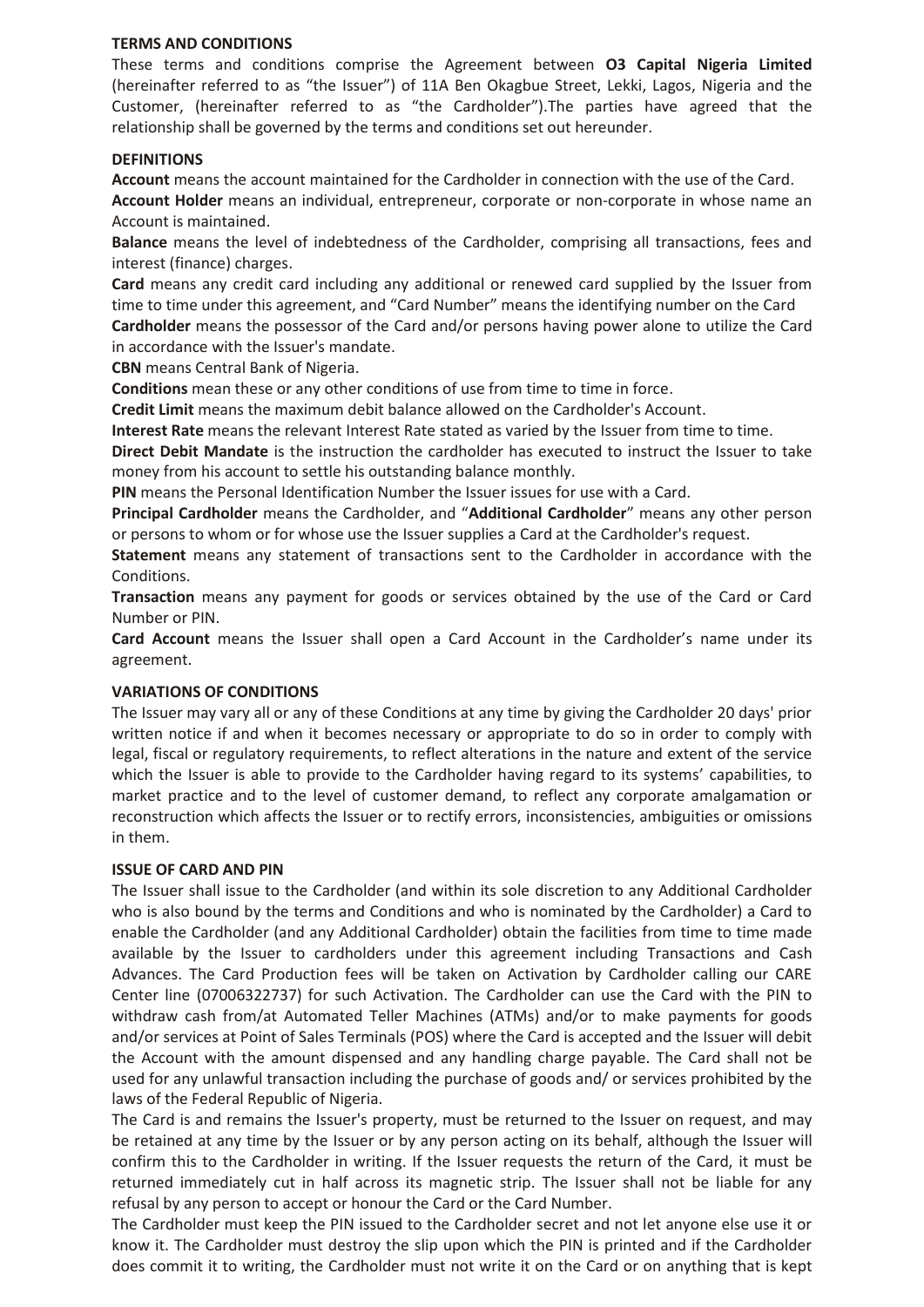with the Card and the Cardholder must not write it in an identifiable form. If Cardholder does not activate after 15days, Cardholder agrees to incur the Production costs and all Card Account closing costs and associated closing costs.

# **CREDIT LIMIT AND STATEMENT OF ACCOUNT**

The Issuer shall open an Account in the Cardholder's name with a Credit Limit that is a percentage (%) of the applicant's monthly income. Each month the Issuer shall prepare and send to the Cardholder an Account Statement electronically. All transactions shall be detailed in the monthly account statements and the Cardholder shall pay to the Issuer on the due date shown on the Statement the monthly payment in the amount shown or in such other amount as the Issuer may notify to the Cardholder from time to time in writing. The Cardholder shall repay to the Issuer on demand the amount by which the balance outstanding on the Cardholder's Account exceeds the Credit Limit. The Cardholder is required to make a minimum repayment on amounts outstanding by the repayment due date as stated in the monthly account statement. Failure to make the minimum repayment by the repayment due date will be deemed as default under the terms and conditions of this agreement and may attract penal interest rates, late payment fees and suspension of the account from the Issuer until the minimum repayment condition is satisfied. The Issuer will proceed to recover all amounts outstanding in the event of any default to make the minimum repayment within the allowable repayment period. The Issuer reserves the right to institute any legal action necessary to recover all amounts outstanding and share such information with relevant agencies.

By signing this application form, the Cardholder agrees to be bound by the repayment terms attached to the credit card. The Cardholder is obligated to pay at least the minimum monthly 10% repayment, or 100% of the outstanding balance- whichever is less. The Cardholder may also choose to pay back 100% of the outstanding balance at the end of every month. Failure to pay the minimum monthly repayment in any month can cause the Issuer to make a report stating the Cardholder's details to credit bureaus, as may be mandated by CBN.

Repayments shall be applied for pay down of outstanding balance against the Card-holder, in the following order:

- a. Accrued interest
- b. Fees
- c. Purchases made
- d. Cash drawn for ATM

The Issuer may refuse to authorize use of the card if a transaction exceeds the available Credit Limit in the account or if the transaction amount plus any other authorized Transaction would exceed the Credit Limit on the card. The Issuer may also refuse to authorize use of the card if the Transaction is such that it does not comply with any applicable terms of this Agreement as may be amended from time to time.

## **APPROPRIATION OF REPAYMENT**

Repayment will have taken place when remittances are credited to the Card Account, and will be applied by the Issuer on that date in the following descending order:

- a. In payment of all interest shown on the latest and any previous Statement;
- b. Towards payment of any Cash Advance handling charges shown on the latest and any previous Statement;
- c. Towards repayment of all Transactions and Cash Advances shown on the latest Statement; and
- d. Towards repayment of any Transactions and Cash Advances.

# **INTEREST CHARGES**

Interest will be charged on a daily basis at the relevant Interest Rate shown, as varied by the Issuer from time to time at its discretion in the circumstances stated. The monthly percentage rate shown does not take into account any future interest rate variations or variations in the amount of the Card fee or other charges, which the Issuer may make in the circumstances.

### **MONTHLY INTEREST RATES**

**3% - 5% per month**

### **CREDIT CARD CHARGES**

ATM Cash withdrawals shall attract a Transaction fee of N200 per withdrawal.

POS transactions shall attract a charge of 4% of the transaction volume but shall incur no transaction Fee.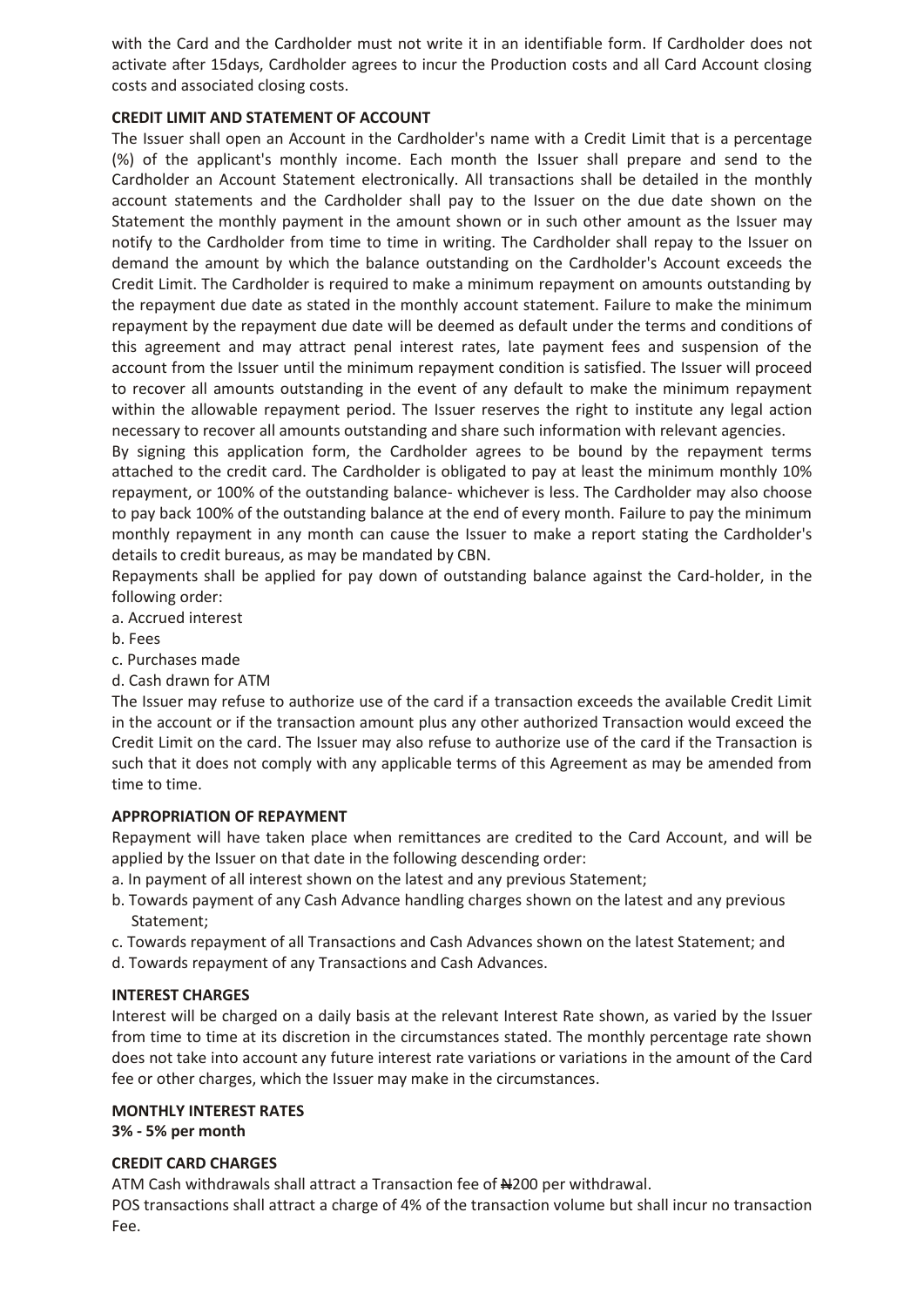Late payment fee of #2000 shall be applied to the repayment account in the event it does not have sufficient funds to meet the minimum monthly payment due from the  $15<sup>th</sup>$  to the  $30<sup>th</sup>$  of each month.

## **USE OF THE CARD AND CARD NUMBER/ SECURITY**

The Cardholder must ensure that the Cardholder and any Additional Cardholder take all reasonable precaution to prevent the Card and PIN from being used fraudulently. Reasonable precautions include but are not limited to ensuring that the Cardholder and any Additional Cardholder:

- a. sign all Cards immediately upon receipt;
- b. keep all Cards secure at all times and do not allow any other person to use the Card or any Card Number;
- c. in using the Cards, do not exceed the Credit Limit;
- d. do not interfere with any magnetic stripe or integrated circuit (chip) in the card;
- e. destroy any notification of the Cardholder's PIN;
- f. do not disclose the PIN except when properly using the card;
- g. do not write down or record in any format the Cardholder's PIN or disclose it to anyone else including the police and/or bank officials, and in response to any emails or SMS messages;
- h. do not use any Card or Card Number before or after the period for which it is stated to be valid, or after any notification of its cancellation or withdrawal is given to the Cardholder either by the Issuer or any person acting on its behalf;
- i. take effective steps to destroy any Card which has expired or been cancelled by cutting it in half across its magnetic strip; and
- j. Comply with any other reasonable instruction the Issuer issues regarding keeping the card, card number or PIN safe.

Failure of the above will result in liability for any losses incurred by the Issuer.

- The Cardholder shall notify the Issuer in the event of:
- a. loss, theft, or reasonable belief that the Card or the PIN has been compromised;
- b. an unfamiliar entry is recorded in the monthly statement; and
- c. a change of name and/or residential address.
- d. a change/loss of job.

 Unless and until any termination takes place, the Issuer shall issue the Cardholder and any Additional Cardholder with replacement Cards from time to time. The Card remains the Issuer's property and must be returned to the Issuer on request.

### **OPERATION OF THE ACCOUNT**

The Issuer shall debit to the Account the amount of each Transaction, Cash Advance, charges, any Account fee and interest at the relevant Interest Rate, which has accrued under this agreement. If a merchant contacts the Issuer for confirmation that the Issuer will pay a proposed Transaction and the Issuer so authorize the merchant, the amount of the authorised Transaction will immediately reduce the amount of credit available on the account even though the Transaction has yet to be debited to the Account. Once the card has been used for a Transaction, the Transaction cannot be cancelled or stopped. Subject as provided, interest will be charged on the amount of each Transaction and Cash Advance on a daily basis from the date any such amount is debited to the Account until full repayment is credited to the Account. Where any merchant involved in a Transaction becomes liable to make any refund to the Cardholder, the Issuer shall credit the Account with the amount to be refunded only on the receipt of a properly issued refund voucher or other appropriate verification of the refund by that merchant.

The Issuer may decide not to give authorization on Transaction requests if:

- a. the card has been reported as lost or stolen, or the Issuer has reason to suspect it is lost or stolen;
- b. the Cardholder has defaulted in any part of this agreement;
- c. the Cardholder has used the card after the "available credit" has been exceeded. The available credit includes authorization transactions, including those not yet charged to the Cardholder's account. The "available credit" on the account will be based on the approved credit limit, amount debited to the account which remain unpaid and payments received which are paid into the Cardholder's account. The Issuer reserves the right not to adjust the available credit by the amount of any payment received until such value has been given to such payments;

#### **LOST OR STOLEN CARD**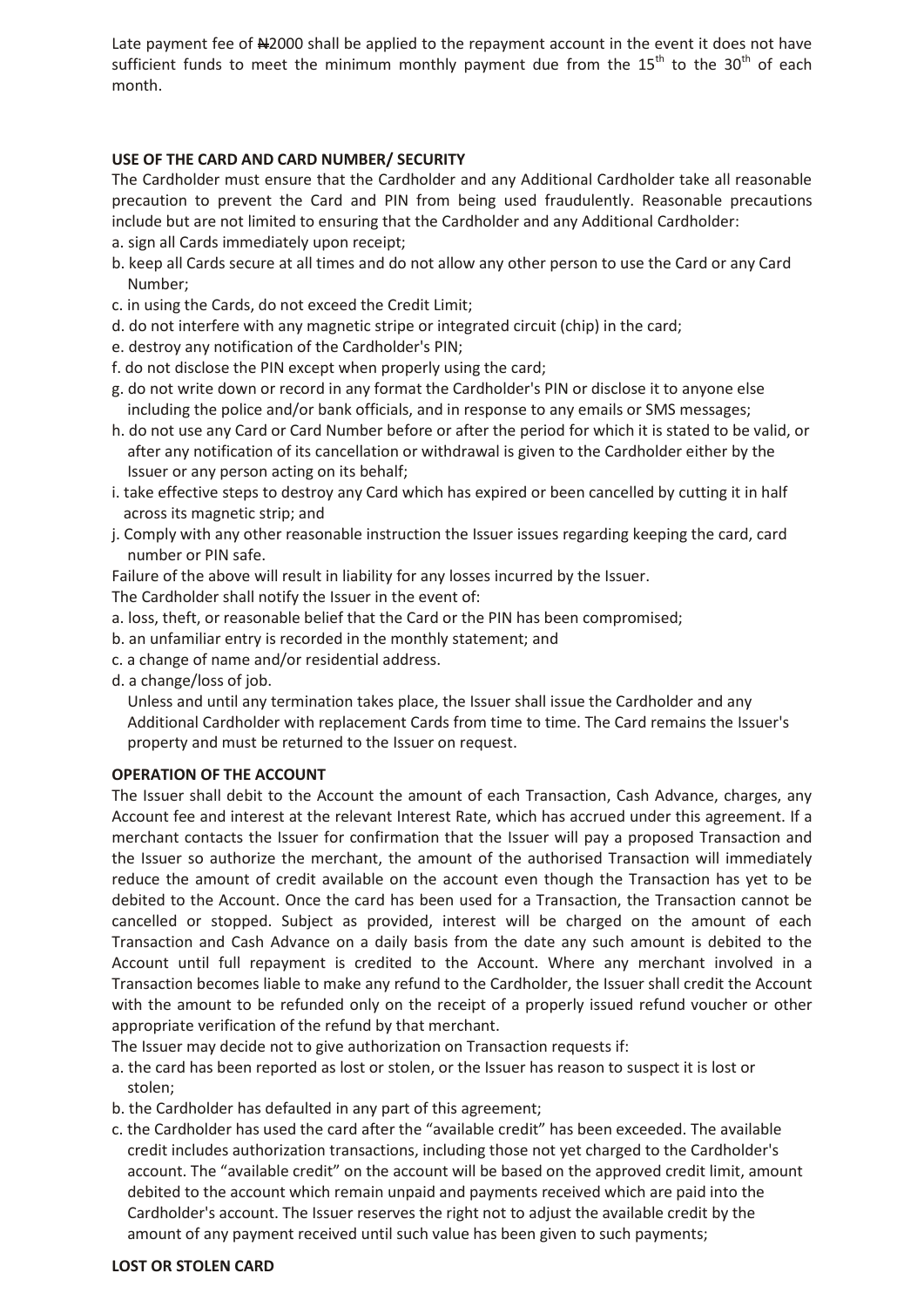If a Card is lost or stolen or a Card is for any other reason liable to be misused, the Cardholder must immediately notify t*he O3 CARE Center on 0700 O3C ARDS (0700 632 2737)* and confirm details by telephone call or in writing quoting the Cardholder's **Customer Identification File** (**CIF**) Number. The Cardholder will nevertheless be liable to the Issuer for all losses to the Issuer arising from any Transaction effected by the use of the Card by any person who acquired possession of it with the Cardholder's consent. The Cardholder will give the Issuer and any person acting on our behalf, all assistance in the investigation and all available information as to the circumstances of the loss, theft or possible misuse of the Card, and will take all reasonable steps to assist the Issuer to recover the Card. The Cardholder consents to the disclosure to third parties of such information as is relevant concerning the Account in connection with such loss, theft or possible misuse of the Card. If a Card is found after the Cardholder has told the Issuer it has been lost or stolen, it must no longer be used and the Cardholder must destroy it and any additional Card by cutting it in half across the magnetic strip and return it to the Issuer.

### **CONSENT TO SHARE INFORMATION**

By signing this application form, the Cardholder consents that the Issuer shall share all relevant customer information with the credit bureaus operating in Nigeria, under the guidelines of the CBN, including notification of late and missed repayments. The Issuer shall not be liable for any errors in the information supplied to the credit bureaus, or the subsequent use of any information by any other financial institution in Nigeria.

#### **LIMITED LIABILITY**

Until the Issuer is notified that the Card is lost, stolen or is at risk of being used by an unauthorized person or for an unauthorized purpose, the Cardholder shall be liable for transactions originated for a period up to 60 (sixty) minutes after receipt of the notification. The Issuer shall not be liable to the Cardholder for failure to carry out responsibilities under this agreement as a result of circumstances beyond the Issuer's control. This includes failure of any ATM machine, industrial disputes, natural disasters or Acts of God.

#### **REFUNDS AND CLAIMS**

The Issuer will refund a claim by the Cardholder, for a debit incorrectly or erroneously applied, brought to the notice of the Issuer, only after an independent investigation is conducted and the Issuer is satisfied that such claims are verifiable. The cardholder shall not base a claim against the Issuer on another claim against a third-party, unless there is a pre-existing legal right to that effect.

### **TERMINATION**

The Cardholder or the Issuer may terminate this agreement at any time by written notice to the other. The Cardholder may do so immediately but the Issuer will be required to give the Cardholder at least one month's notice. Termination will only be effective once the Cardholder has repaid the outstanding balance on the Cardholder's Account including interest to the date of repayment. The Issuer may cancel any Card on written notice from either the Cardholder or the Additional Cardholder. Any termination shall not affect any liabilities of any Cardholder incurred prior to termination, including Transactions charged to the Account after the return of the Card.

#### **BREACH OF CONDITIONS**

In the event of any breach by the Cardholder or the Additional Cardholder of the Conditions, the Issuer may, in circumstances where the Cardholder fails to comply or to procure compliance with the terms of a notice served by the Issuer on the Cardholder, require repayment in full of the outstanding balance on the Cardholder's Account. The Issuer may also debit the Card Account with any costs or expenses the Issuer incurs in enforcing its rights.

The Issuer aims to provide a credit card service at all times, but the Issuer shall not be responsible for any failure to provide services due to industrial action or the failure of any machine, data processing system, transmission link or to any other events outside its control.

#### **DEATH OR BANKRUPTCY**

On the Cardholder's death or bankruptcy, the Cardholder's obligations will remain in full force and effect until such time as they are duly satisfied. The Card and any additional Card may no longer be used and must be returned to the Issuer immediately cut in two.

#### **DATA PROTECTION**

Before entering into this agreement the Issuer may search the Cardholder's records at credit reference agencies. They will add to their record about the Cardholder details of the Issuer's search, which will be seen by other organisations making searches. Details about the Cardholder and the